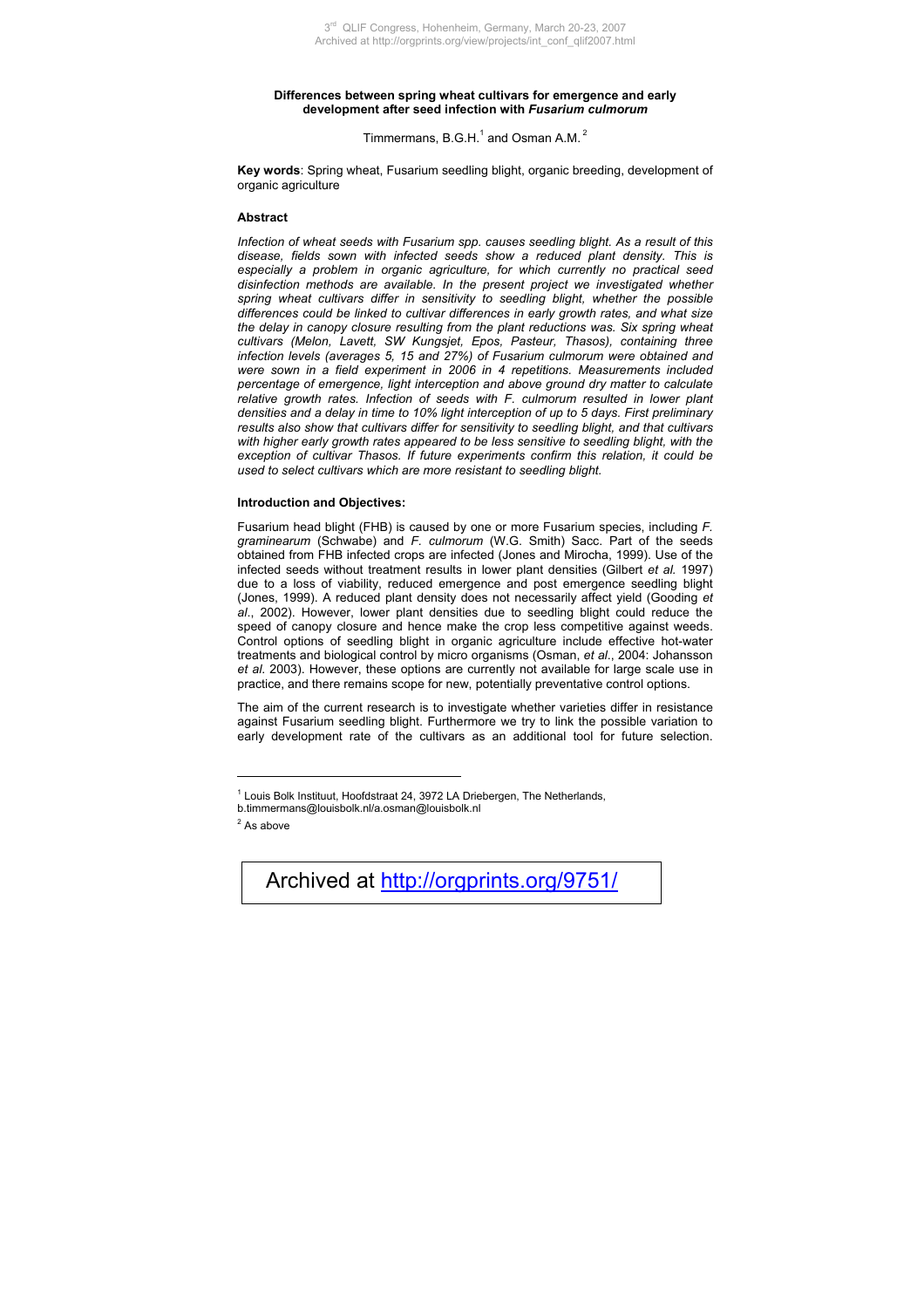Results give also insight in the importance of crop density reductions by seedling blight in terms of delay in canopy closure.

## **Methods**

In 2006 seeds of six spring wheat cultivars (Melon, Lavett, SW Kungsiet, Epos, Pasteur, Thasos) containing three Fusarium infection levels (5, 15 and 27 %) were used. Infection levels were created by using seeds of an experiment in 2005, in which all six cultivars were present. The experiment contained an inoculated part (inoculated with *F. culmorum*), in which 75 % of the seeds were infected, and a control part of which 15 % of the seeds were infected. Seeds of the control part were used for the 15 % infection level, and the 27 % infection level was created mixing seeds of the inoculated part with seeds of the control part. The 5 % infection level was created by warm water treatment of the seeds of the control part. Finally, precise infection levels were measured in a Blottertest (De Tempe, 1958). Seeds were sown in a field experiment on an organic farm (Colijnsplaat, The Netherlands) on a clay soil.

Percentage of seedling emergence was measured for each cultivar. Light interception measurements were done using a Sunscan light interception measurement system (Delta−T Devices, Cambridge, UK). Measurements of above-ground dry matter were done in the lowest infection treatment. The time from sowing to 10% light interception was calculated, performing a nonlinear regression analysis with the logistic equation  $y = A + (C/(1 + exp(-B<sup>*</sup>(X-M))))$  on the measured time series of light interception for each field plot. Resulting equations were used to calculate time to 10% of light interception for each plot. Relative growth rates of above ground dry matter were calculated by nonlinear regression analyses of the exponential growth equation  $(W_t=W_0*exp(rgr^*time)$ , in which  $W_t$  and  $W_0$  represent plant weights on time t and 0, respectively) on measured data of above ground dry weights. All statistics were performed using GenStat Seventh Edition version 7.2.0.208, VSN International LTD.

## **Results**

The percentage of emerged seeds of the six spring wheat cultivars decreased with increasing percentage of *F. culmorum* in seeds (Fig. 1). Percentages of emerged seeds ranged from maximally 81.9 % to a minimum of 41.3 %. Trends for all cultivars were linear.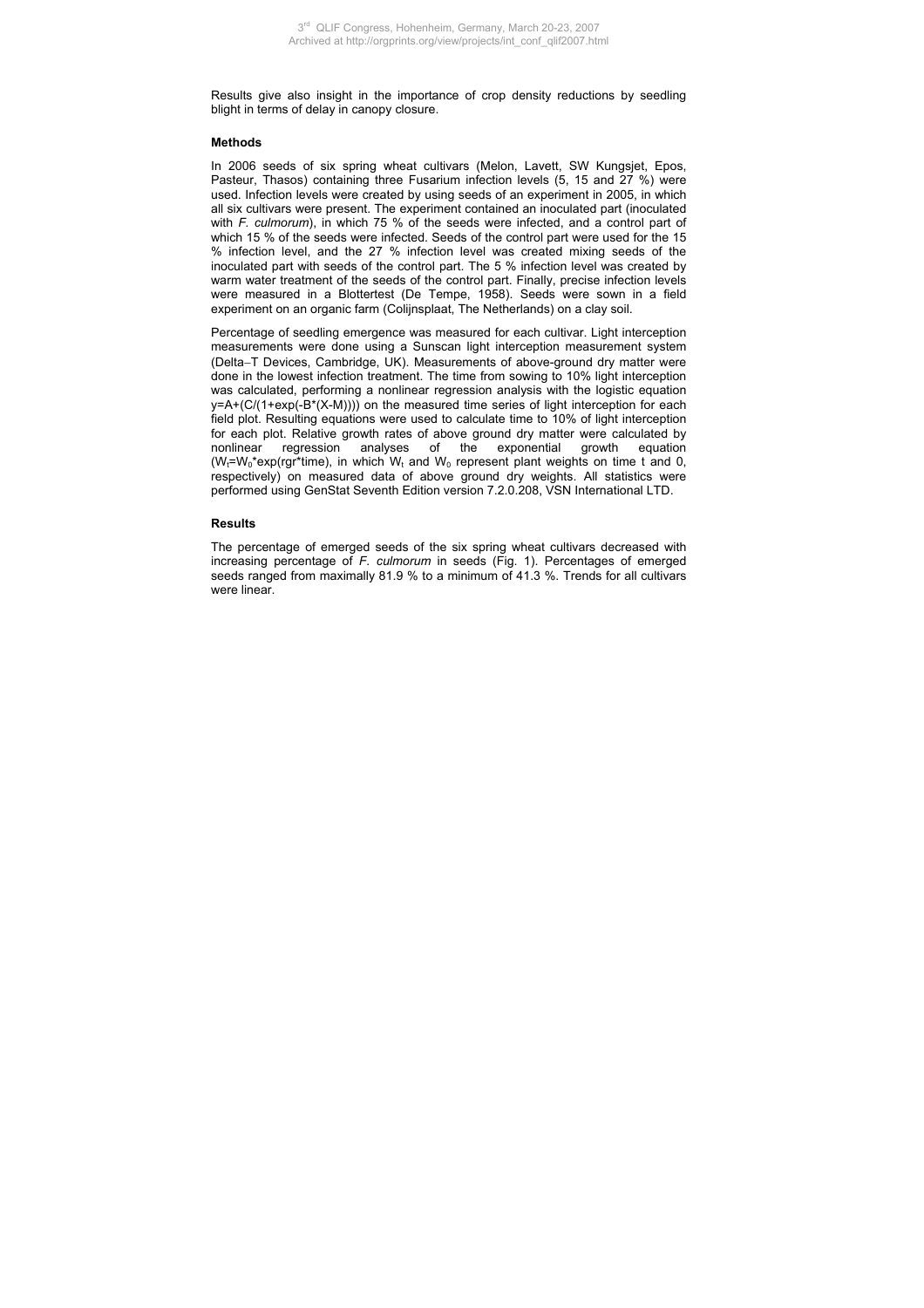

**Figure 1. The percentage of emerged seeds for the six spring wheat cultivars (different symbols) in relation to percentage of seeds infected with** *F. culmorum***.** 

Emergence reduction resulted also in significant differences in rate of increase of light interception of young crops (Table 2). Averaged over all cultivars, number of days needed from sowing to reach 10 % of light interception was 34.0 days at the level of 5 % *F. culmorum* infection. This increased significantly to 35.8 days at 15 % of *F. culmorum* infection and to 36.5 days at 27 % *F. culmorum*. If looked at each cultivar separately, it can be seen that all cultivars, except for Lavett, had the same trend. Differences were clearest (significant) for cultivar Pasteur, ranging from 33.2 to 35.8 days, and for SW Kungsjet, ranging from 32.9 to 37.4 days from sowing to reach 10 % of light interception.

Relative sensitivity of the cultivars for seedling blight, indicated by the percentage of emergence reduction per percentage of *F. culmorum* in the seed, differed significantly (Fig. 2.) Spring wheat cultivars Lavett and Thasos were the most sensitive, with 1.4 and 1.3 % emergence reduction per percent of infected seeds. Cultivar SW Kungsjet was in the middle with 0.9 % emergence reduction per percent of infected seeds, and cultivars Melon, Pasteur and Epos were the least sensitive to seedling blight with 0.7, 0.7 and 0.6 % emergence reduction per percent of infected seeds.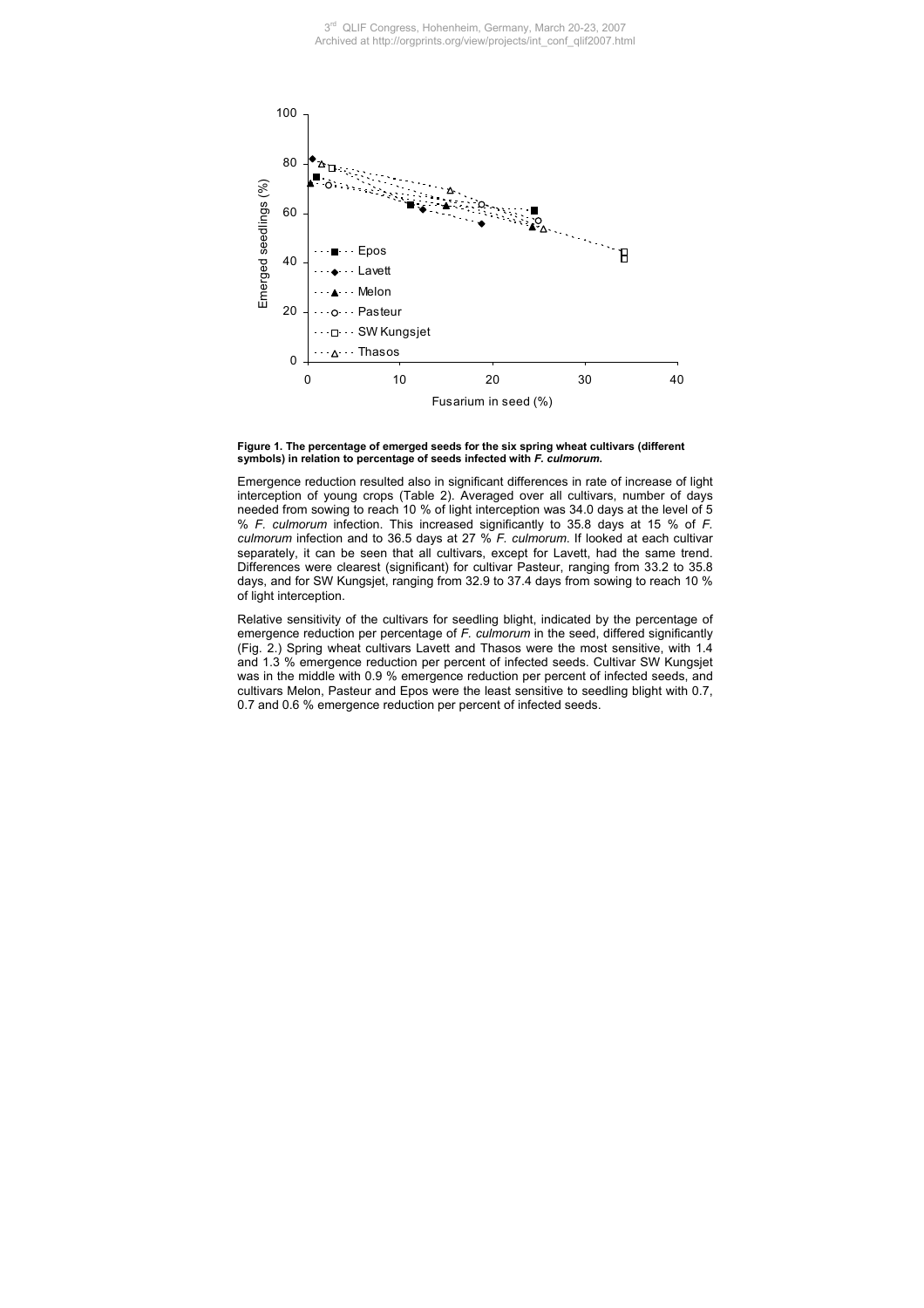**Table 2. Time duration from sowing to 10% light interception for the six spring wheat**  cultivars (in days), as calculated with logistic equations (y=A+(C/(1+exp(-B\*(X-M))))) derived<br>from non-linear regression analysis (R<sup>2</sup>=0.975) on light interception measurement data. **Different letters indicate significant differences (p<0.05).** 

| Spring<br>wheat<br>cultivar | Infection level of seeds with F.<br>culmorum (%) |             |         |
|-----------------------------|--------------------------------------------------|-------------|---------|
|                             | 5                                                | 15          | 27      |
| Lavett                      | 35.1                                             | 34.8        | 35.6    |
| Epos                        | 34.5                                             | 36.2        | 36.4    |
| Melon                       | 34.4                                             | 35.9        | 36.4    |
| Thasos                      | 34.1                                             | 36.5        | 37.3    |
| Pasteur                     | 33.2(a)                                          | $34.2$ (ab) | 35.8(b) |
| <b>SW Kugsjet</b>           | 32.9(a)                                          | 37.3(b)     | 37.4(b) |

Measured relative growth rates ranged from 0.0726 g above-ground dry matter per g dry matter per day for cultivar Lavett up to 0.0856 g above-ground dry matter per g dry matter per day for cultivar Thasos. Strikingly, with the exception of Thasos, the spring wheat cultivars with higher relative growth rates also had lower sensitivities to seedling blight (Fig. 2).

# **Discussion**

*F. culmorum* infection in seeds caused plant density reductions, the importance of which is underlined by a significant time delay (of up to 5 days) in canopy closure. Such a delay is expected to reduce weed control (Kruepl *et al*., 2006, Olsen *et al.*, 2006). In the Netherlands the infection limit for Fusarium for seed certification is 25% and indeed in years with heavy Fusarium infection organic seeds with infection levels of 20-25% are marketed. This indicates that time delays in crop closure as measured in the current experiment are not unrealistic.

Although results are preliminary and only from one growing season, and should not be used without information on resistance to FHB, it is clear that variation in sensitivity to seedling blight is present between currently available spring wheat cultivars. Furthermore, preliminary data show that this variation is potentially linked to early growth rates of cultivars. Such a relation provides possibilities for cultivar selection in organic breeding.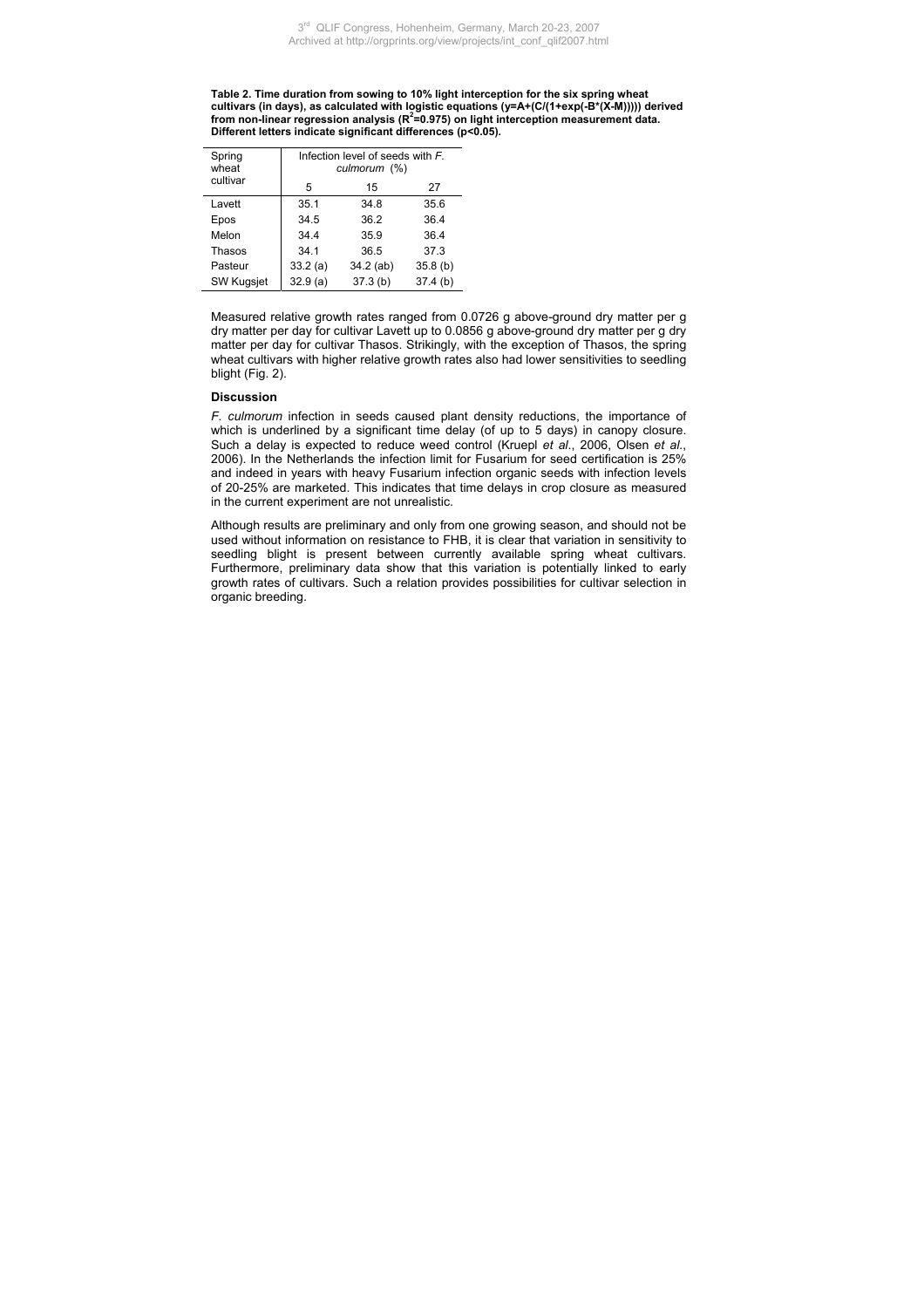



**Figure 2 Percentage of reduction in emergence (compared to uninfected control) per percentage of seeds infected with** *F. culmorum* **for the six spring wheat cultivars. Different letters indicate significant differences (p< 0.05), numbers in brackets indicate relative growth rates of cultivars (d-1).**

#### **Conclusion**

-Relatively moderate infection rates of spring wheat seeds with *F. culmorum* caused significant delays in cannopy closure of young crops of up to 5 days.

-Between spring wheat cultivars currently available for organic agriculture, variation in tolerance to Fusarium seedling blight is present.

-This variation may be related to the early development rate of the cultivars.

### **References**

- De Tempe J. (1958): Three years of field experiments on seed-borne diseases and seed treatments of cereals. Proceedings of the International Seed testing Association 23:38-67.
- Gilbert J., Tekauz A., Woods S. M. (1997): Effects of storage on viability of Fusarium head blightaffected spring wheat seed. Plant Disease 81:159-162.

Gooding M. J., Pinyosinwat A., Ellis R. H. (2002): Responses of wheat grain yield and quality to seed rate. The Journal of Agricultural Science 138:317-331.

- Johansson P. M., Johnsson L., Gerhardson B. (2003): Suppression of wheat-seedling diseases caused by *Fusarium culmorum* and *Microdochium nivale* using bacterial seed treatment. Plant Pathology 52:219-227.
- Jones R. K. (1999): Seedling blight development and control in spring wheat damaged by *Fusarium gramenearum* group 2. Plant disease 83:1013-1018.
- Jones R. K., Mirocha C. J. (1999): Quality parameters in small grains from Minnesota affected by Fusarium head blight. Plant disease 83:506-511.
- Kruepl C., Hoad S., Davies K., Bertholdson N., Paolini R. (2006): Weed Competiveness. In Donner D., Osman, A. (eds.): Handbook Cereal variety testing for organic and low input agriculture. COST860-SUSVAR, Wageningen, Netherlands: W1-W16.